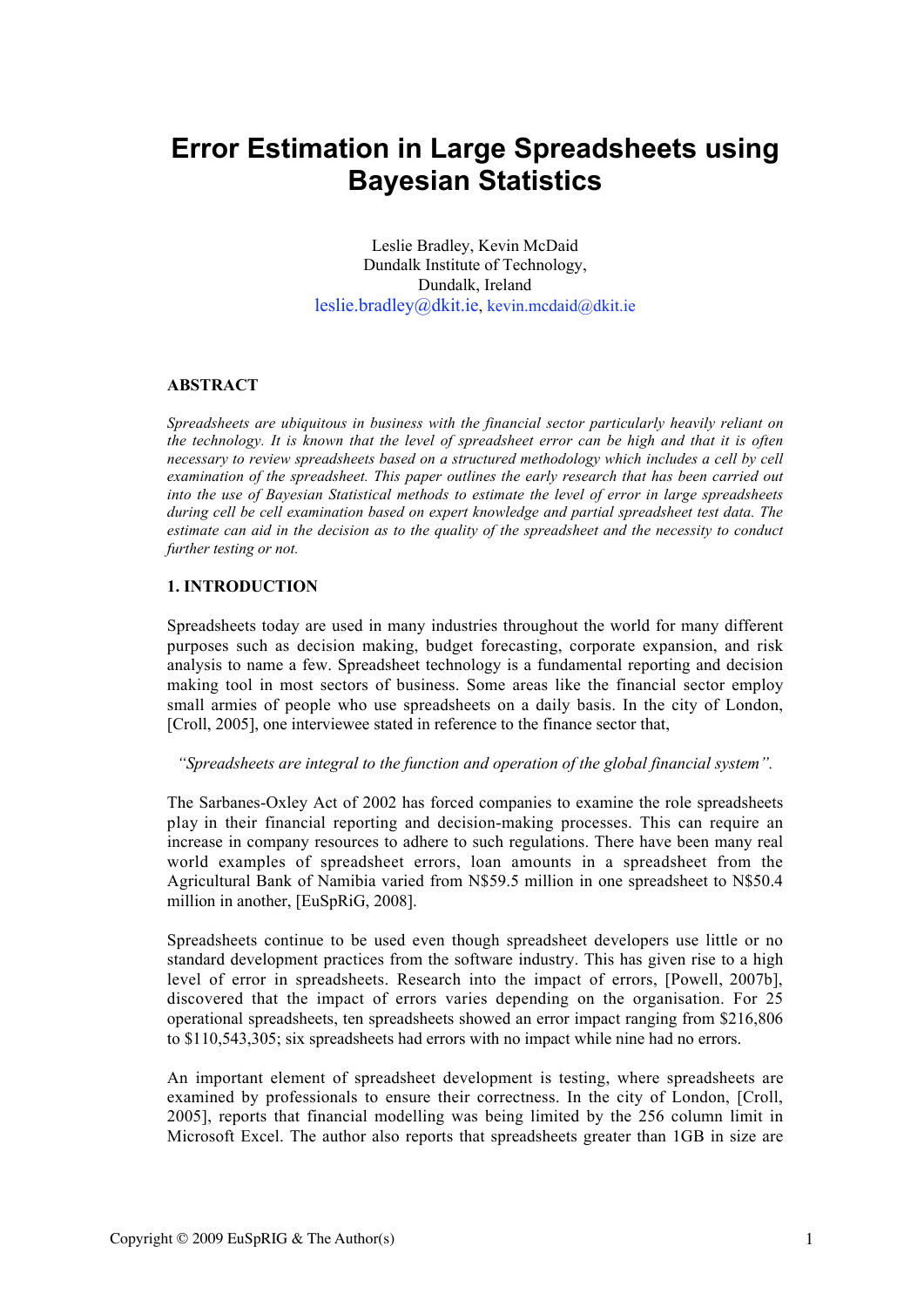already in existence. Thus, to examine each cell can be very time consuming due to their size.

This paper investigates how the overall error rate of a spreadsheet can be inferred from a combination of expert knowledge or belief and partial test result information. This information can be used to decide if further cell by cell testing is required or even whether the spreadsheet has such a high level of error that it should be redeveloped. The methods are ideally suited to large spreadsheets.

The layout of the paper is as follows. Section 2 details aspects of the research into spreadsheet error. In Section 3 the paper describes the problem the research is attempting to address. The research questions to address this problem are presented in Section 4. The statistical model for error rate estimation is described in Section 5 and Section 6 explains how the model is applied to real spreadsheets with a focus on suitable measures for decision making.

## 2. SPREADSHEET ERROR RESEARCH

Reduction of errors in spreadsheets has been the focus for many people in the research community. There have been various investigations into possible influences of error in spreadsheets.

## 2.1 Human Impact

One approach taken is to study the human impact on spreadsheets. Baker, et al [Baker, 2006], conducted a questionnaire online to investigate the developer's competence in creating/editing spreadsheets. They discovered that spreadsheet practices differ greatly from person to person and organisation to organisation. In [Benham, 2005], the authors attempt to reduce the number of errors in spreadsheets by introducing a training technique. They believe that if users have more "error awareness" that they are less likely to make errors.

Bishop and McDaid [Bishop, 2008] looked at the possibility that the level of experience in spreadsheet design can influence the user's performance and behaviour in debugging spreadsheets. In [Panko, 1996, 1998], the author suggests that when humans do simple tasks like typing they can make undetected errors in 0.5% of all actions. This rises to 5% when doing more complex activities like writing a program or a paragraph of text. Thorne and Ball, [Thorne, 2005] look at human factors and their impact in spreadsheet development.

## 2.2 Spreadsheet Reviewing

Another approach used by researchers is to develop a spreadsheet reviewing methodology to detect errors. This method can often involve checking the spreadsheet manually, with the use of auditing tools or a combination of both. Powell, [Powell, 2008] developed an audit protocol that combined different techniques such as mapping and formula checking, with two auditing tools, Xlanalyst and Spreadsheet Professional.

[Panko, 2006], suggests that numerous testing practices could be used on spreadsheets by adopting software checking techniques. Panko suggests that the most extensive way of detecting errors is to conduct a cell by cell search of the spreadsheet, [Panko, 2000]. Croll, [Croll, 2003], reports on the common reviewing process for spreadsheets in the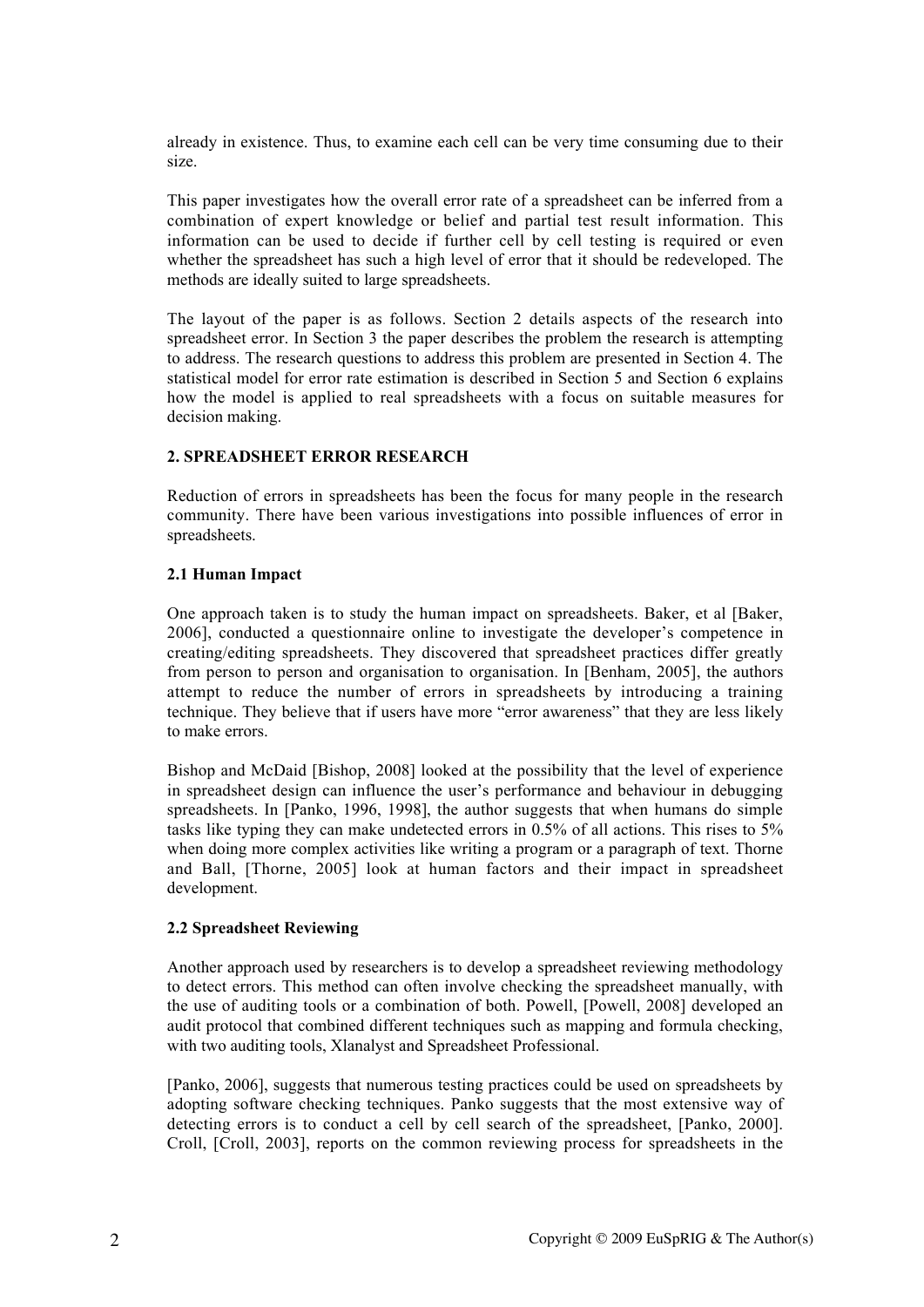City of London. This entails different levels of reviewing combined with the documentation of each stage.

The HM Revenue & Customs use the "SpACE" audit methodology to check spreadsheets, [HM Revenue, 2007]. The methodology contains 5 steps to audit the spreadsheet including an early decision on whether the impact of the spreadsheet justifies a complete inspection. In step three, a decision on whether the testing should begin is made by the auditor depending on factors outside of the spreadsheet such as the developer, organisation policy, problem complexity, etc.

## 2.3 Error Rates

Various researchers have investigated the error rates for spreadsheets. Panko, [Panko, 2005], looked at 13 studies involving operational spreadsheets that were conducted over a period of nine years, 1995 – 2004. He found an average cell error rate (CER) of 5.2% for 43 of the spreadsheets reviewed in the studies. The CER is the percentage of cells that contain errors. The results show a spreadsheet error rate (SER) of 94% for the 88 spreadsheets studied, i.e. 94% of the 88 spreadsheets contained at least one error.

A later study, [Powell, 2007a], examined 50 operational spreadsheets from various sources, such as a bank, a college and two consulting companies to name a few. The authors measured the errors in terms of error cells and instances. An instance is the occurrence of error in the spreadsheet. An instance usually involves more than one cell with the results showing an instance on average involving 10.05 cells. They discovered a much lower CER of 1.79% over 270,722 formulas.

The authors split the results into two categories; wrong result and poor practice. The wrong result section represents the quantitative errors while poor practice represents qualitative errors. For example, suppose a formula contains a hard coded number. If the result is incorrect, the cell would be deemed a wrong result. If the result is correct then the cell is judged to be a poor practice error. The CER reduced to 0.87% for wrong results, which is significant but lower than previously thought and much lower than 5.2%. Nevertheless, there is a well-accepted issue with the level of error in spreadsheets and Panko [Panko, 2007] summarises it well when he states that "the issue is not whether there is an error but how many errors there are and how serious they are".

## 2.4 Issues with the Error Rates

The cell error results in [Powell, 2007a] are based on formula cells only. The results in [Panko, 2005] are based on 13 studies with the individual CER's based on different measures. One such CER is based on high risk formulas only which do not give an accurate CER for the overall spreadsheet.

## 2.5 Rationale

The goal of spreadsheet reviewing is to establish its correctness. This can be almost impossible for large spreadsheets with millions of cells. Croll has reported on the size of spreadsheets in the City of London but the number of unique formulas can range from 1,000 to 10,000 and upwards, [Croll, 2003]. Instead we propose a method whereby expert information or belief as to the likely cell error rate can be combined with partial test information to infer an error rate for the remaining untested cells.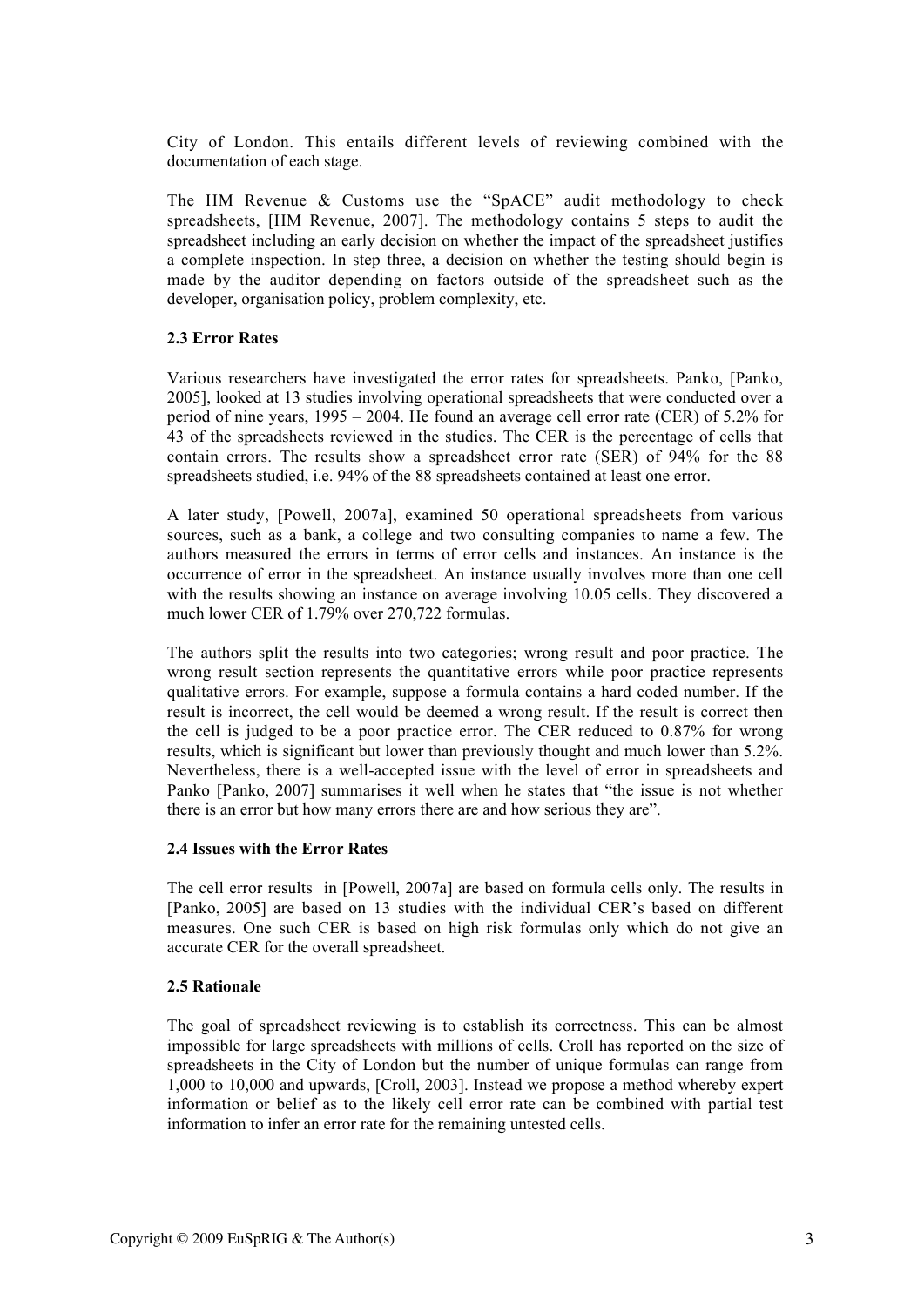Powell, [Powell, 2007b], found 9 out of 25 spreadsheets contained no errors. Five of these error free spreadsheets came from the same organisation. Therefore it is reasonable to infer a belief that a further spreadsheet provided by this organisation will have a lower than average cell error rate. Similarly, knowledge of the developer's ability and the spreadsheet's complexity will influence to some extent the reviewer's belief as to the likely cell error rate. This is important information that can be used to hone any estimate of the cell error rate. Similarly, judgements of likely quality based on the presence or absence of good practices and controls such as documentation, version control and design patterns amongst others can influence an expert's judgement as to the likely error rate.

We feel strongly that this belief should be incorporated into the prediction model, and combined with available test information. The natural approach is a Bayesian one which we introduce in the following subsection.

## 2.5 Software Reliability

Research into software reliability has looked at the application of Bayesian networks to predict software reliability with limited or uncertain data. The use of Bayesian statistics allows the combination of different types of information available to the developer, [Fenton, 2004, 2007b]. The use of Bayesian networks can include qualitative information e.g. staff experience and testing quality, [Cockram, 2001; Fenton, 2007b; 2007a].

Researchers using Bayesian methods to predict software reliability, [Fenton, 2007b] suggest "that a model constructed using expert judgement and historical data, within one organisation can be used within the same organisation to predict accurately the outcome of new projects." This research is looking at the use of Bayesian methods to combine expert information with test data to give improved prediction of cell and spreadsheet error rates during review.

## 3. PROBLEM

Spreadsheet audits can require huge amounts of time and resources to conduct as mentioned by [Croll, 2003], "The time taken to review these models can range from twenty five hours to many hundreds, generating significant fee income for firms undertaking this work,". If the level of error in the spreadsheet could be predicted, then a decision on whether the spreadsheets should be tested could be made. This would focus resources on the more error prone spreadsheets.

Information on the likely cell and spreadsheet error rate could be of great importance to management, allowing them to make a decision on whether a spreadsheet requires exhaustive testing or, indeed, whether it should be rejected and redeveloped. The prediction of likely cell and spreadsheet error rate, by an auditor, say, can be helped by expert and other knowledge such as developer experience or available audit information. The auditor can use this to aid the decision about the spreadsheet.

# 4. RESEARCH QUESTIONS

This work is part of a larger study and the particular question that we are trying to solve is can a model be established to predict the CER of large spreadsheets based on both expert knowledge and available test data. The predicted CER can then guide the decisions based on cell error rates.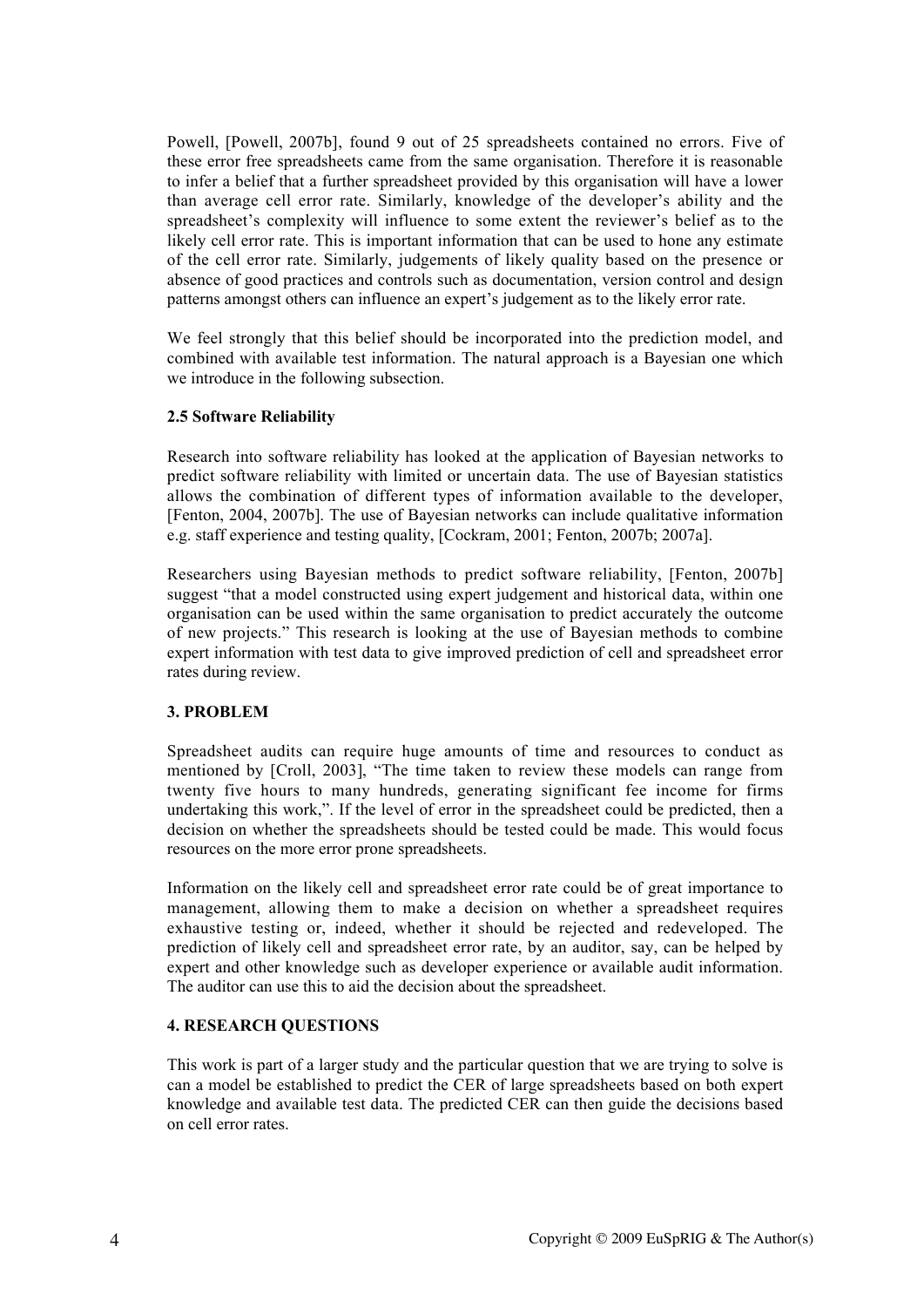The research first looked at literature on existing spreadsheet error research and general statistical methods for reliability including Bayesian methods. The relationship between the CER and the SER was investigated using statistical methods. This work was examined though the following questions:

RQ1: What does existing research say about the level of spreadsheet error and methods to discover errors in spreadsheets?

RQ2: What statistical methods can be used to predict cell and spreadsheet error rates?

The research completed for RQ1 has looked at existing research into the level of errors in spreadsheets. This is described in Section 2. The research completed for RQ2 first examined the relationship between the CER and the SER. A key issue in this regard is the nature of the dependence, if any, between cell errors. The research looks at defects, which are errors in formulas that produce an incorrect result. A dependence structure indicates that the probability of one cell containing an error influences the probability of any other cell containing an error whereas an independence structure assumes that no relationship between the error cells exists. In this work we make the critical assumption that unique cell formula errors are independent and we discuss this later the conclusion.

The research has also shown there are many different sources of information on spreadsheet error. The investigation aims to combine both prior knowledge and test data to estimate the CER of large spreadsheets. The possibility of creating a structure is explored through RQ3.

RQ3: Can a model be developed that combines prior knowledge and available test data to estimate the CER for large spreadsheets?

We propose the use of Bayesian methods that combine prior information and test data to answer RQ3. There are many external factors that can influence the CER of a spreadsheet. The developer and the organisation can impact the CER at the early stage of spreadsheet development. The complexity of the spreadsheet can naturally influence the error rate. The more complex the spreadsheet then the more likely it is to contain an error. The model will be evaluated using large spreadsheets once completed. The model will be tested to predict the CER with the results compared to the actual CER of the spreadsheets.

RQ4: How effective is the model at predicting the cell error rate in spreadsheets?

The fourth research question will be addressed in future work. The model will be evaluated using operational spreadsheets. The validity of the assumptions underlying the model will also be evaluated.

## 5. THE BAYESIAN MODEL

The model aims to estimate the CER of large spreadsheets by combining expert information and information on the correctness of individual cells gathered during partial review. The expert information is known as "prior information". The spreadsheet may be partially examined. This information is called "test data". Both sets of information can be combined using Bayesian methods to produce "posterior information", from which error rate estimates can be derived.

#### 5.1 Prior Information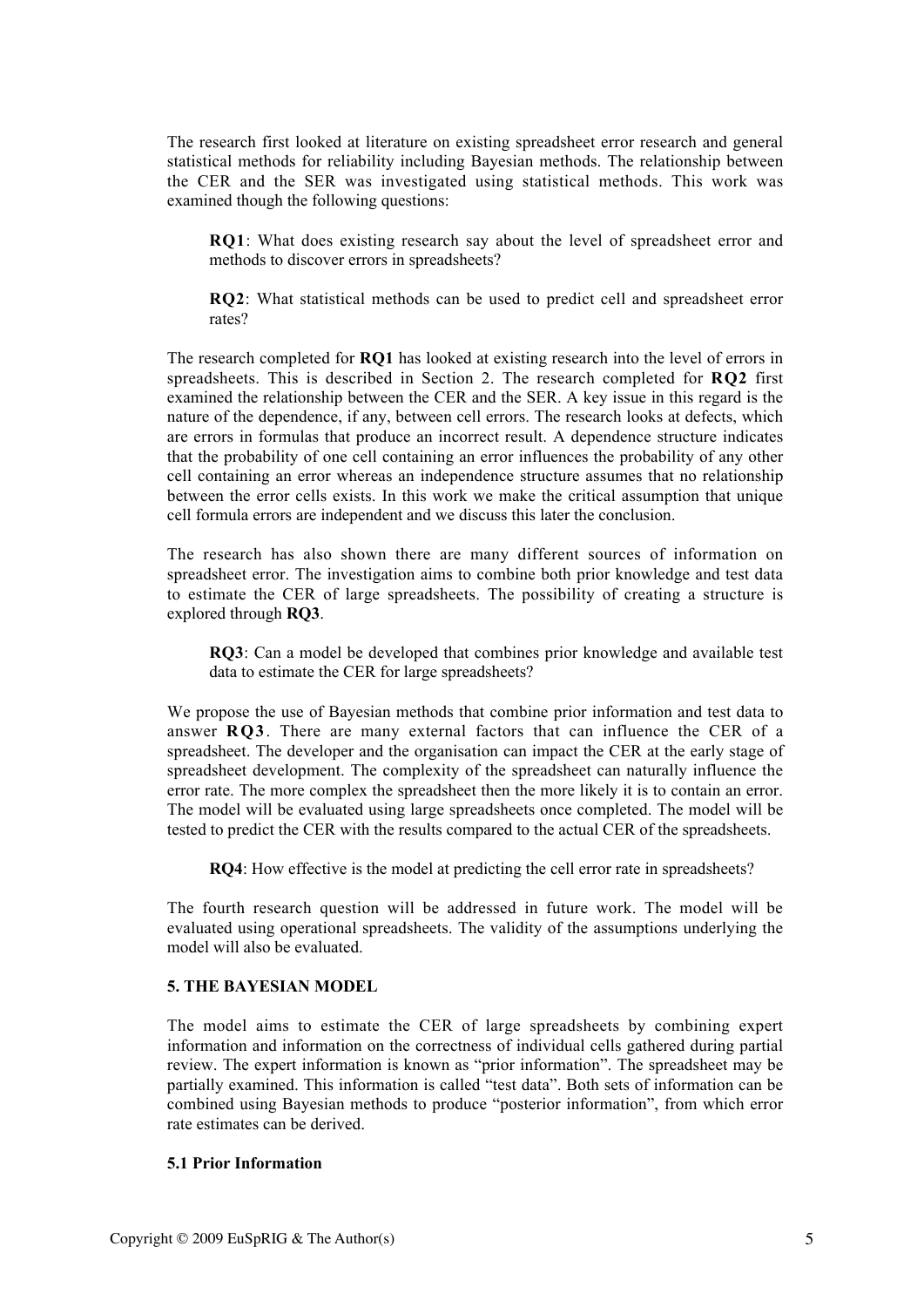The prior information can be based on a number of factors that influence the CER of a spreadsheet; the company, the developer, the spreadsheet complexity, etc. The characteristics of the developer and the company regulations play an early role in the life of a spreadsheet. The company environment could contribute to the CER as deadlines need to be met which can replace quality with speed. The developer may also not have the relevant skills or experience to complete the task which can produce more errors than an experienced developer. The spreadsheet complexity represents the level of complex calculations, formulas, and functions in similar/previous spreadsheets. These factors could indicate the level of error in the spreadsheet.

Further qualitative information based on initial structural and content investigation, often an initial step in a review methodology, can also influence the choice of prior distribution.

The prior information is represented as a beta distribution, the form of which is given below. This is the conjugate prior of the binomial distribution which represents the test data in section 5.2. The beta distribution for the cell error rate,  $\theta$ , has two parameters, and . These are set by the individual or individuals with best knowledge of this or related spreadsheets and represent the belief as to its likelihood for each of the possible cell error rate values. This expert may well be the reviewer who has already performed a cursory examination of the spreadsheet. In cases where very little is known about the spreadsheet a vague prior can be chosen which will reflect this lack of certainty regarding the likely error rate.

$$
f(\theta) = \frac{\theta^{\alpha-1} (1-\theta)^{\beta-1}}{\int_{\theta}^{\theta^{\alpha-1}} (1-\theta)^{\beta-1}} \quad \text{where } 0 \le \theta \le 1
$$

#### *The Beta Distribution*

The mean and variance of the distribution are as follows:

Mean = 
$$
\frac{\alpha}{\alpha + \beta}
$$
 and Variance =  $\frac{\alpha\beta}{(\alpha + \beta)^2(\alpha + \beta + 1)}$ 

The prior beta distribution can be used to produce an estimate of the likely CER before review begins based only on expert information which can be used to aid the decision as to whether detailed cell by cell testing is required. If the prior CER is not acceptable, then a decision to review the spreadsheet can be made with the possibility of further decision steps.

## 5.2 Test Data

The test data is information obtained by reviewing the cells in the spreadsheet individually. A binomial distribution can be used to model the occurrence of failures, errors, during this review. The binomial distribution returns the probability distribution of the number of x successes (number of errors) in n independent trials (number of tested cells) with probability  $\theta$  of a success. The independence assumption addressed in section 6.1 is important,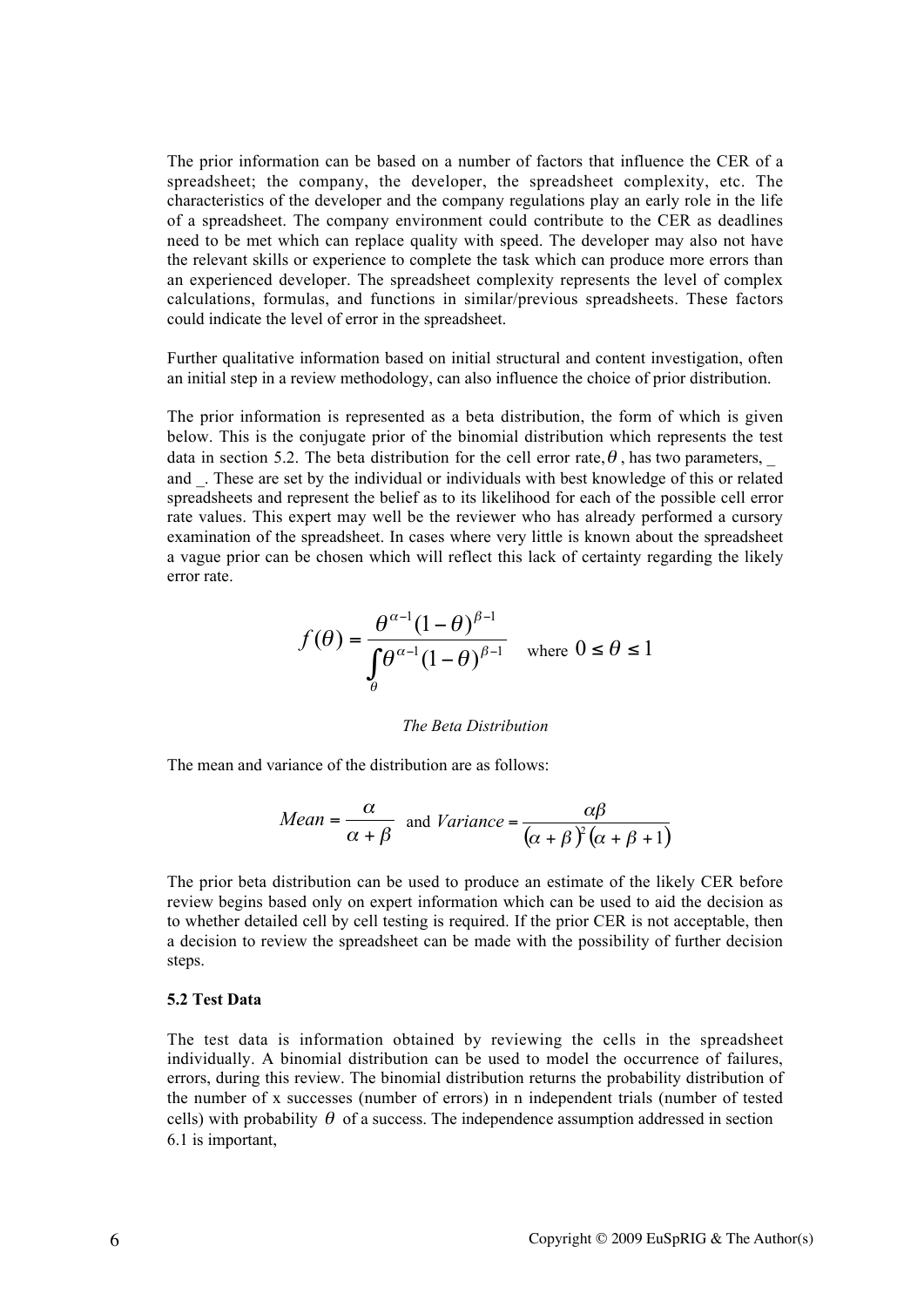$$
b(x; n, \theta) = \left(\frac{n}{x}\right) \theta^{x} (1-\theta)^{n-x} \text{ for } x = 0,1,2, \mathsf{K}, n
$$

#### *The Binomial Distribution*

#### 5.3 Posterior Information

The posterior information combines the prior information (expressed through a beta distribution) and the test data (modelled by a binomial distribution) to produce a statistical distribution which represents the likely values for the error rate for the cells that have not yet been tested. This is known as the posterior distribution. Using a beta prior distribution and a binomial model the posterior distribution also takes the form of a beta distribution, beta( $+x$ ,  $+(n-x)$ ), the distribution for which is presented below.

$$
f(\theta) = \frac{\theta^{\alpha + x - 1} (1 - \theta)^{\beta + (n - x) - 1}}{\int_{\theta}^{\theta^{\alpha + x - 1} (1 - \theta)^{\beta + (n - x) - 1}}} \quad \text{where } 0 \le \theta \le 1
$$

*The Posterior information in the form of the Beta Distribution*

The posterior CER distribution gives an updated estimate of the level of error in the spreadsheet and can be updated as more test data is obtained.

#### 5.4 Beta Distribution of Prior and Posterior Information

The following section illustrates prior and posterior distributions. Suppose a spreadsheet contains 900 formula cells and expert information indicates a cell error rate of 0.2 with a Std. Dev. of 0.0146. This yields parameter values of 2 and 8 for the prior beta distribution. This information could also be considered as equating to having knowledge of 10 cells in the spreadsheet and finding 2 of these with errors.

Assume further that the first 20 formula cells are tested and the results found 2 error cells. This test data is combined with the prior, beta (2, 8), to produce a posterior beta (4, 26). The mean of the prior distribution is 0.2 with the mean of posterior distribution 0.13.



Figure 1(a) Prior and Posterior information in terms of Cell Error Rate and (b) Prior and Posterior probability estimates for number of error cells.

In Figure  $1(a)$ , the beta distribution is shown using prior information. The distribution suggests the likely CER is approx. 0.13 or 13%. The posterior information suggests the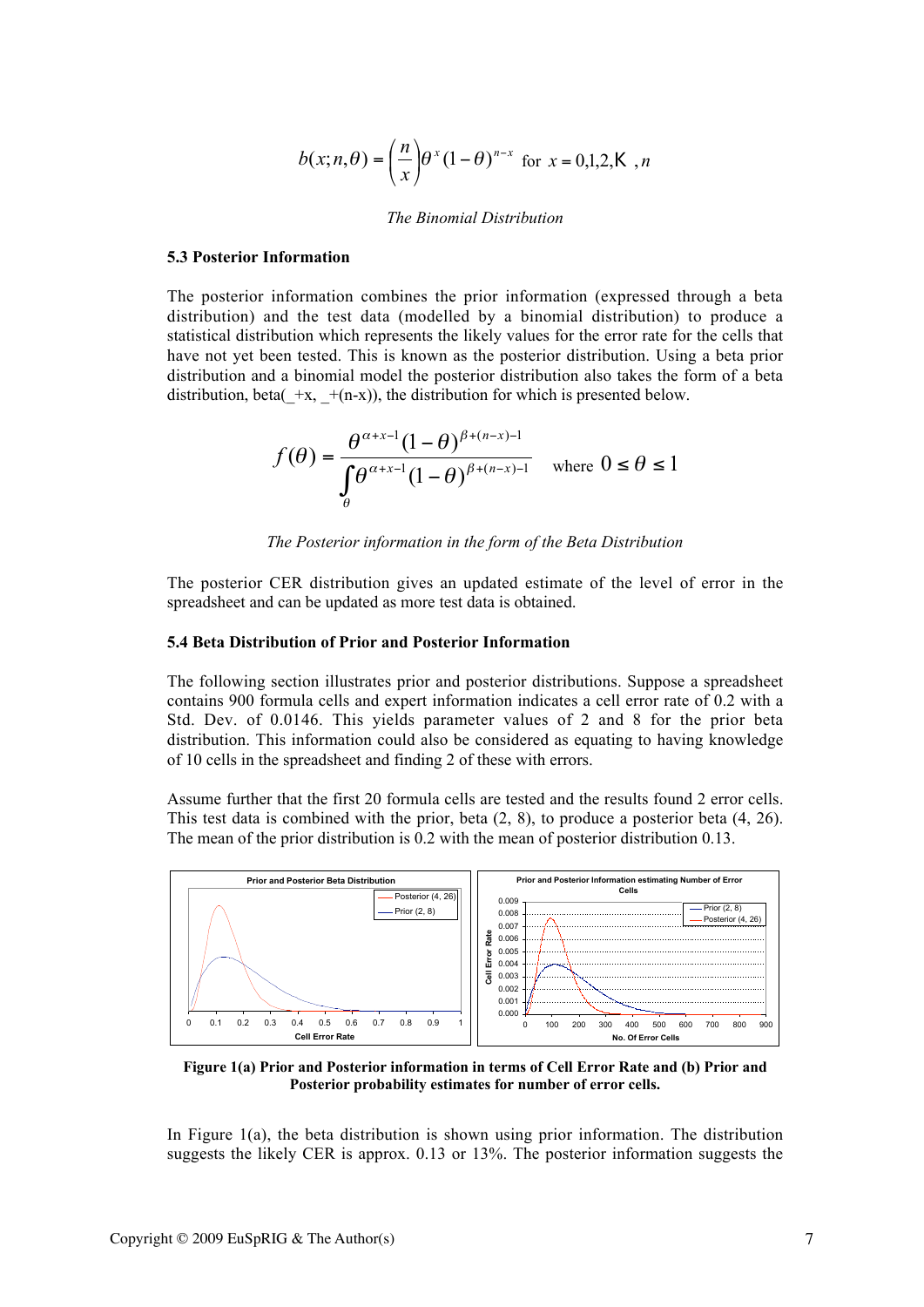likely CER is approx 0.12 or 12%. This is almost double the prior's probability. The shape of the distribution has now changed from being wide around the mean for the prior to taller and thinner for the posterior. This shows our belief that the posterior information is more certain then the prior information. A narrower prior distribution represents a stronger belief in the cell error rate.

Figure 1(b) shows the likely number of error cells of the remaining 880 untested ones based on both prior and posterior distributions. The prior distribution shows that the number of errors is likely to range from 0 to 550 approximately with 110 the most likely number of error cells. The posterior distribution indicates a smaller range of 0 to 320 likely errors approximately 96 errors cells.

## 6. POSTERIOR INFORMATION

This section illustrates the methodology through its application to three operational financial spreadsheets. The spreadsheets relate to research project finance in a third level institute. The spreadsheets were audited by the authors using the [Powell, 2008] methodology. The analysis was conducted by two people independently. The results were compared and agreement reached over the errors found.

The sequential analysis of the formulas begins in the first worksheet in the first unique formula block. This block is checked for errors and the result is recorded. The process continues onto the next formula, column by column and then row by row in a sequential process. An example of how the data used from the error analysis is shown in Table 1.

| Cells Tested |       |       |       |       | ັ     |       |  |
|--------------|-------|-------|-------|-------|-------|-------|--|
| No. Errors   |       |       |       |       |       |       |  |
| Mean         | 5/101 | 5/102 | 5/103 | 5/104 | 5/105 | 6/106 |  |

#### Table 1: Example of Results

As formula cells are tested, the numbers of errors are recorded. Assuming a prior with parameter values of (5, 95) is selected beforehand, the mean of the posterior error rate distribution is updated as each unique formula block is checked. The mean is calculated using the formula in section 5.1 and it decreases as no errors are found and increases for discovered errors. Each time a unique formula block is checked a new posterior mean is calculated.

# 6.1 Unique Formulas

Given that the standard measure of error rate is based on cells, we could base our model on individual cells rather than blocks of copied cells. However, the model makes the important assumption that the relationship between error cells is independent. However copied formulas contradict this assumption as the original cell would influence the error status of the copied cells. Therefore the analysis looks at unique formulas in spreadsheets.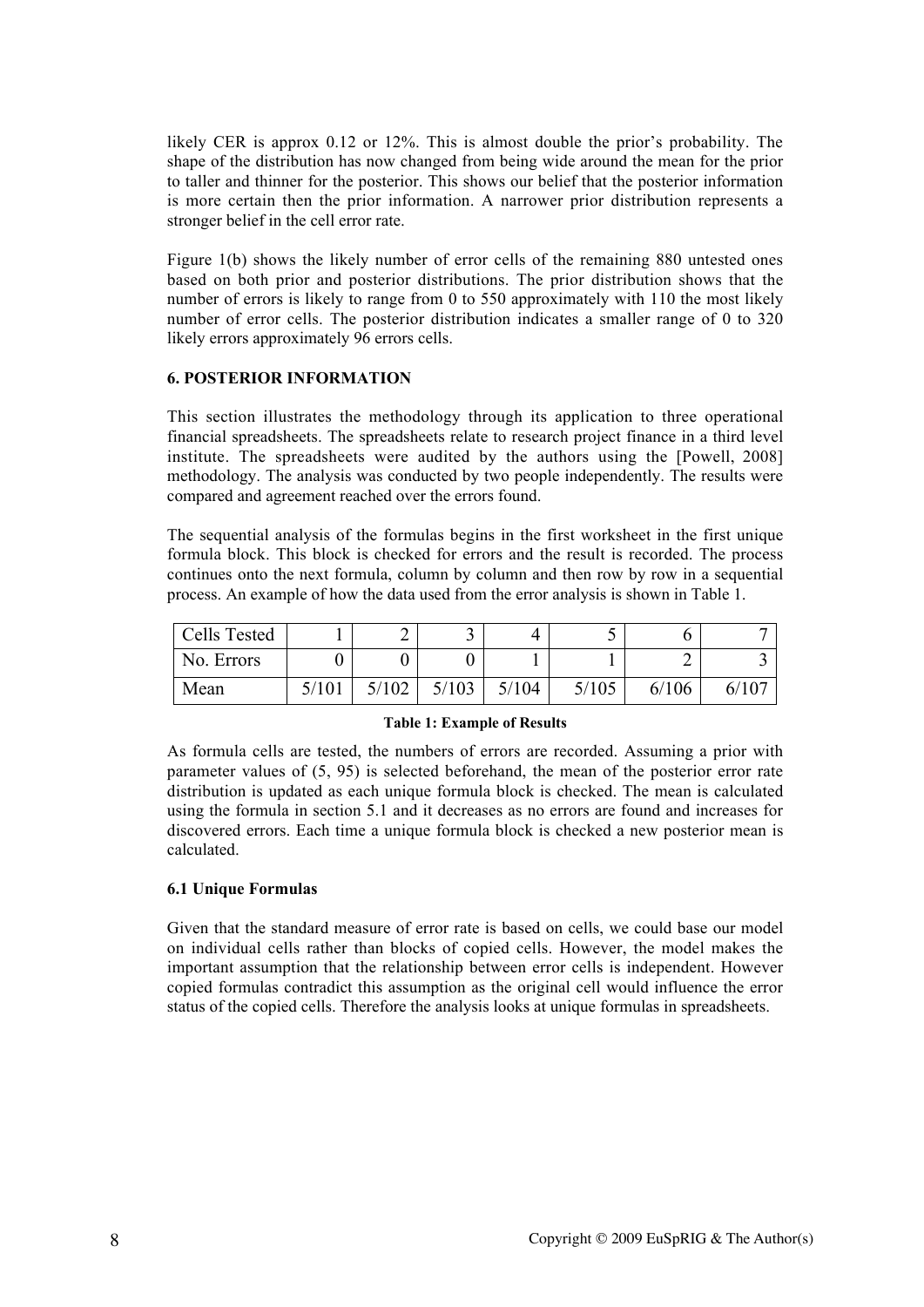|   | a           |                   |                    |
|---|-------------|-------------------|--------------------|
|   |             |                   |                    |
| 5 | $=A3+A2-A1$ | $\equiv$ B3+B2-B1 | $\left $ =D3+D2-D1 |

Figure 2: Formula view of a spreadsheet section

A spreadsheet section which contains 12 non-empty cells; 3 formula cells and 9 data input cells can be seen in Figure 2. Two of the formulas are copies, cell B5 and cell D5, of the formula in A5. The first unique formula is A5 and can involve more than one cell, if the formula cells are directly above, below, in front or behind with no blank or different value cell between. In Figure 2, there are 2 unique formulas cells, A5 and D5. This is different to root formulas which are measured throughout the spreadsheet, [Panko, 2007].

#### 6.2 Applying to Operational Spreadsheets; Defects.

This section presents the analysis of three operational spreadsheets focusing on a distribution for the level of error remaining in the spreadsheet. The results are in terms of unique formulas and with focus on defect errors. The following figures show the best estimate for the defect error rate (through the mean of the posterior distribution) as testing proceeds including 5% and 95% limits which indicate how wide the distribution for the error rate extends. All the graphs are produced based on prior parameters of (5, 95).

Reliability graphs are also included which gives the probability that the error rate for the remainder of the spreadsheet is below a selected acceptable error rate chosen in this case to be 5%. A firm may decide that they will stop the review if they are happy that this acceptable defect rate has not been breached.

#### Spreadsheet I



Figure 3(A) The posterior mean for defects with confindence interval. (B) Defect reliability.

In Figure 3(A), the posterior mean shows periods where unique formulas contain defects. These periods are shown by the sharp jumps in the mean. The defect free unique formulas are shown by the gradual descents in the graph. The graph also contains two lines either side of the mean. The top curve represents the 5% chance that the CER is greater than this line. The bottom curve gives the error rate for which there is a 5% chance of the true value being below. There is a 90% chance that the true error rate lies between the 5% and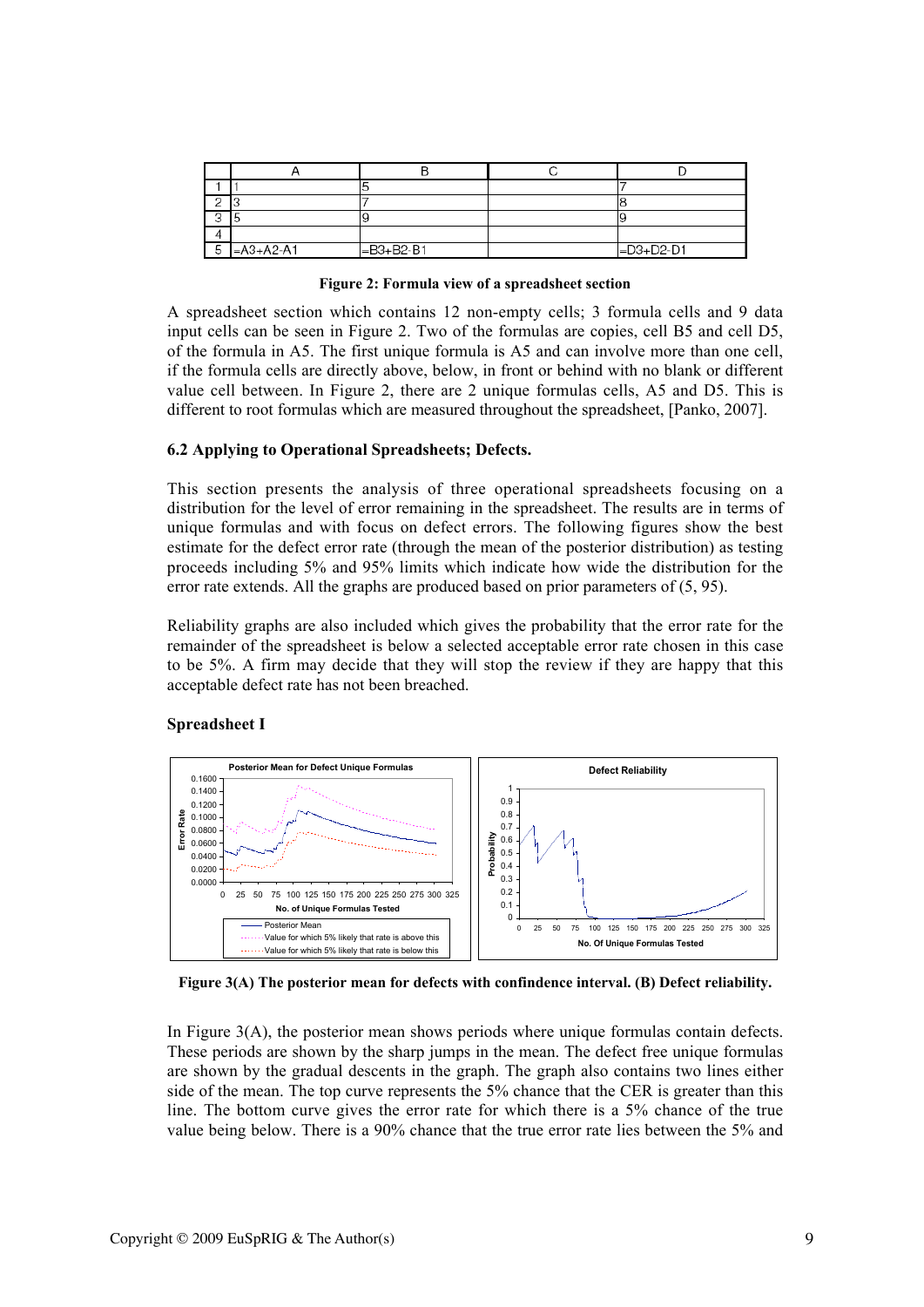95% curves. The areas between these outside lines; which include the mean, imply 90% confidence that the CER lies in this interval.

Some organisations may allow a certain level of error to remain in the spreadsheet. If the actual error rate falls below this acceptable CER, then the organisation may not deem the spreadsheet to need further examination. The reliability calculates the likelihood of the posterior CER being equal to or below the acceptable CER. In Figure 3(B), the reliability that the defect error rate stays less than or equal to the acceptable CER of 5% sharply decreases with some areas of improvement. The reliability spikes sharply and decreases very closely to  $0\%$  for  $50 - 100$  unique formulas. The reliability begins to increase towards the end and finishes with 20% reliability. This suggests the spreadsheet requires further testing or redevelopment as the reliability is very poor and management cannot be sufficiently sure that the error rate is below an acceptable level. The same reasoning can be applied to the following Figures.

#### Spreadsheet II



Figure 4: (A) The posterior mean for defects with confidence interval. (B) Defect reliability

## Spreadsheet III



Figure 5: (A) The posterior mean for defects with confidence interval. (B) Defect reliability

In Figure 5(A), the posterior defect mean starts at the prior information and reduces until defects are found. The posterior information improves the prior information as the mean reduces and becomes stable to produce conclusions. If the prior information was not included we would see a zero mean until defects were found and would create large jumps. This would prove difficult to produce any conclusions based on the information as it is not stable. In Figure  $5(B)$ , the reliability increases and stays above 95% from 100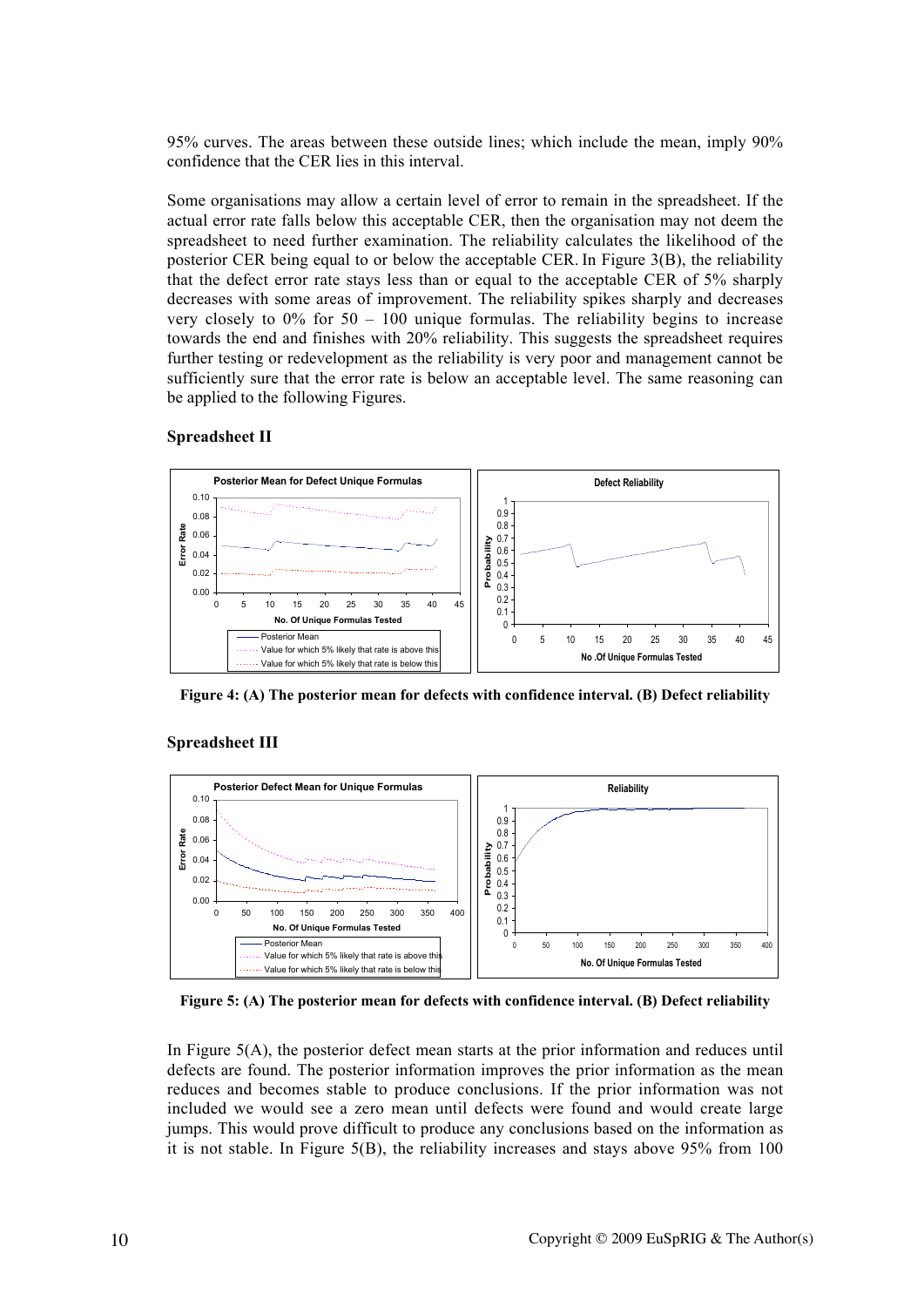unique formulas until the end of the spreadsheet. This would indicate after, say  $100 - 130$ unique formulas have been tested, that testing can stop based on the defined criterion. We believe this to be true by applying this method to improve spreadsheets.

## 7. CONCLUSION

This paper outlines research that examines the use of Bayesian methods to combine test result data with expert knowledge on the likely error rate to yield posterior estimates of reliability that can support managers in their decision as to how much of a spreadsheet needs to be tested. This method may be particularly suited to large spreadsheets for which it can be very costly and time consuming to review the entire spreadsheet.

There are a number of issues with the method. Firstly, the method assumes perfect discovery with respect to spreadsheet error during the review, although research has shown this to be extremely difficult. Secondly, the method does not factor in omission errors into the prediction. Thirdly, we assume that errors are independent. While we record errors based on unique formulas to avoid the clear issue of dependence between copied cells, there are other ways in which cell errors may be independent. Cells that contain the same or related functions may be related in terms of likelihood of error. Likewise, cells in close proximity in a spreadsheet may not be independent in terms of likelihood of error. This can raise questions as to how well review results for one part of a spreadsheet can be used to predict the reliability of another part of the same or a different spreadsheet. A more natural way of achieving better representative coverage of the spreadsheet and to over come this issue might be to randomly choose the formulas to check. This is the subject of ongoing research.

Finally, error rates are only one aspect of spreadsheet quality measurement. As Powell states "obtaining reliable estimates of cell error rate is only a first step toward understanding the fundamental question of the impact that spreadsheets have on the quality of decision making in organisations", [Powell, 2007a].

## 8. Acknowledgements

This work is supported by the Technological Sector Research measure funded under the NDP and ERDF.

## 9. REFERENCES

Baker, K. R., Powell, S. G., Lawson, B., and Foster-Johnson, L. (2006), "Comparison of Characteristics and Practices amongst Spreadsheet Users with Different Levels of Experience", http://arXiv.org/abs/0803.0168 Proceedings of the European Spreadsheets Risks Interest Group, 2006.

Benham, H., and Giullian, M. (2005), "Reducing Spreadsheet Error Rates." Issues in Information Systems, Vol. 6(1); 28 - 34.

Bishop, B., and McDaid, K. (2008), "Spreadsheet End-User Behaviour Analysis", http://arxiv.org/abs/0809.3587 Proceedings of the European Spreadsheets Risks Interest Group, 2008.

Cockram, T. (2001), "Gaining Confidence in Software Inspection Using a Bayesian Belief Model." Software Quality Control, Vol. 9(1); 31 - 42.

Croll, G. J. (2003), "A Typical Model Audit Approach: Spreadsheet Audit Methodologies in the City of London." IFIP, Integrity and Internal Control in Information Systems, Vol. 124(213-219.

Croll, G. J. (2005), "The Importance and Criticality of Spreadsheets in the City of London", http://arxiv.org/abs/0709.4063 Proceedings of the European Spreadsheets Risks Interest Group, 2005.